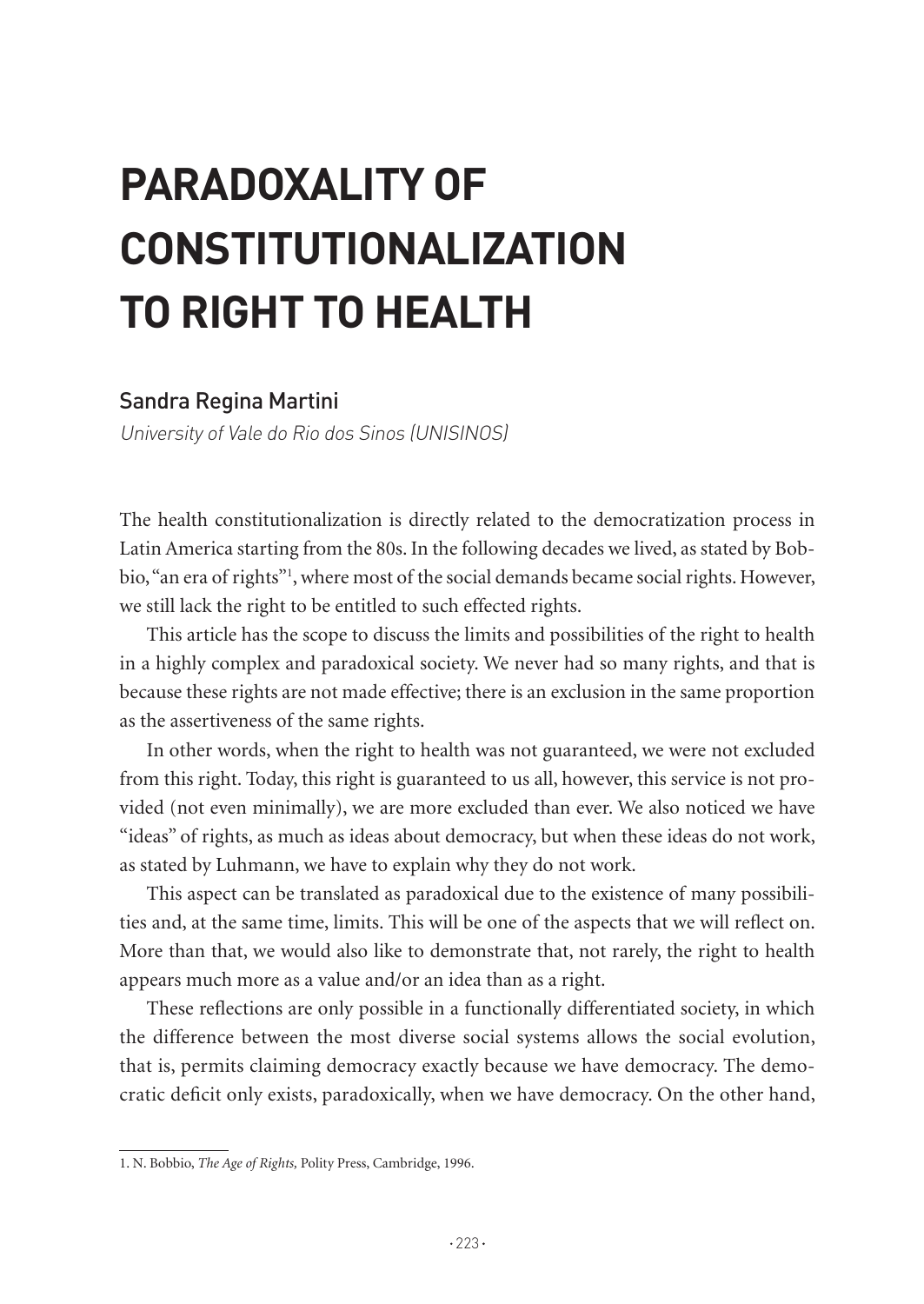democracy can be represented by the autonomy of the Constitutions, which represents the structural coupling between the Politics and the Law system. It is through this autonomy that the Constitution constantly brings together the Politics System and the Law System, showing that it has an important role in the law change. However, if this change is only made within the limits of the law itself, the same applies for the political system, as well as to all other social systems.

The terms "reaction" and "autonomy" show the limits and possibilities of each system, and rather highlight the structural problems of the system itself. We continue understanding, for example –and paradoxically need–, the law of the nation-state assumption, in that our main reference to the Law a clear geographical boundaries, a sense of sovereignty. But when we take a look at the system of politics or economics, we see that its assumptions are much more linked to the idea of global society. These restrictions may also become possible. This is the ambivalence game of living in a different society functionally, in which we also have as a possibility the rapprochement between the social systems through cognitive opening.

# **The limits and possibilities of Constitutions**

The limits and possibilities can be very timely to analyze the evolution of modern society, as we always operate exceeding limits and then create possibilities<sup>2</sup>. Thus, given the possibilities, at the same time we create new limits, which once again can introduce and, in fact, present possibilities. This is the current functioning of social systems in which the Constitution is presented as relevant to both sides of the limits/possibility form. The fact is that we have talked a lot about this, but little did we use it as an analytical tool. The purpose of this article is also exploring this form of analysis because it allows us, for instance, to constantly unravel the paradoxes of universal inclusion. Trying to understand, as Eligio Resta, that the limit may also have another meaning, when dealing with the question of identity:

The limit, they said, defines and individuates; but at the same is also a source. It comes in the form of oxymoron, an individuation that does not forget its origin,

<sup>2.</sup> N. Luhmann, *Sociologia do Direito I*, Tempo Brasileiro, Rio de Janeiro, 1983.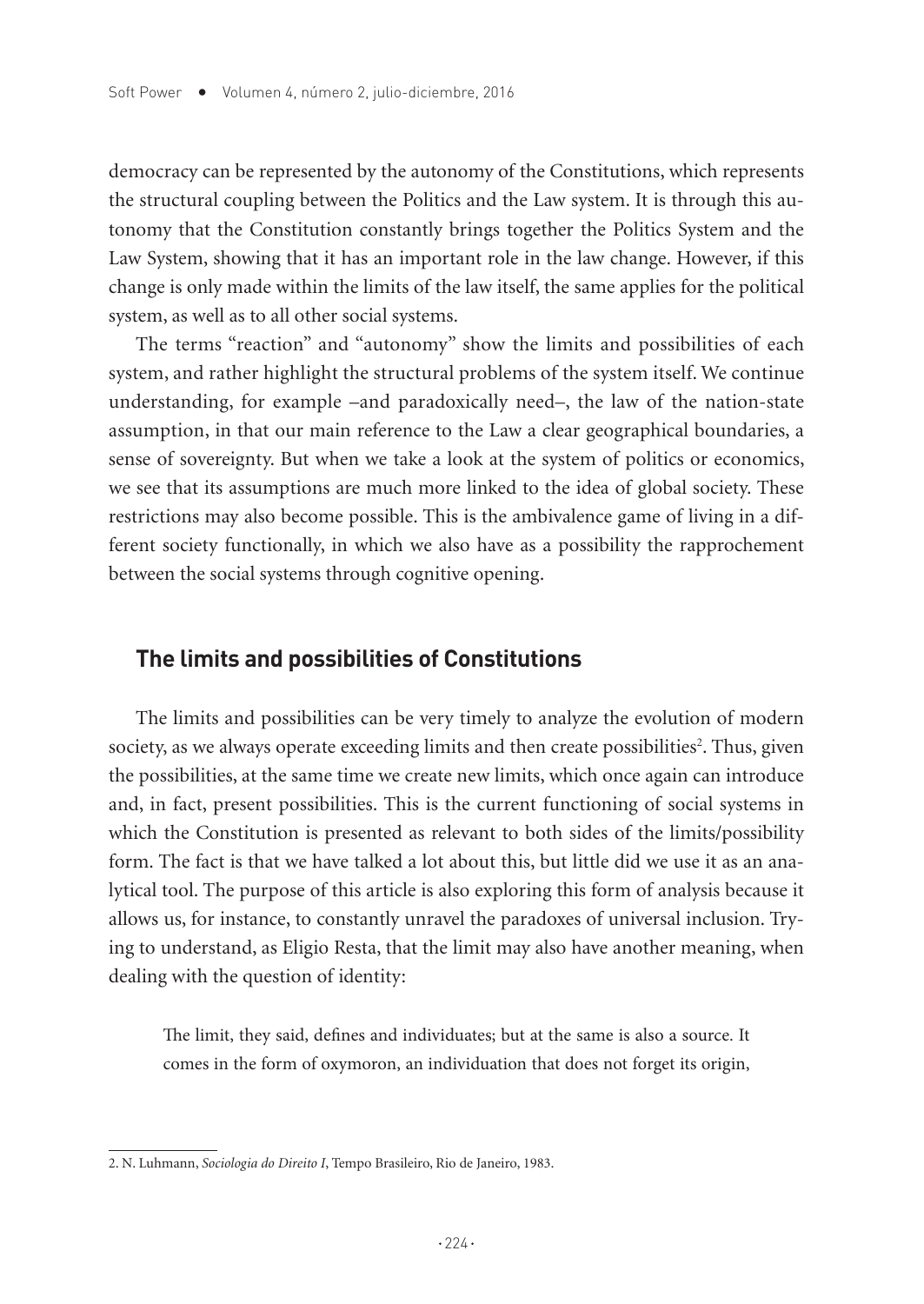in which individuation is confused. Among the new identity and its difference the bond that separates is the same as links: what defines them is also what brings them together<sup>3</sup>.

We use this concept to treat the Constitution as a modern identity, playing often a dual role play, or, as Resta stated, "plays with the complicity of their opposites."4 Other times, it can be identified within the limit, a source, but the ambivalence has been always present: the same bond which unites can separate. For example, we can speak of the role that the Paraguayan Constitution "played" in 2013, when there was the "political coup" in Paraguay, that is, a Constitution designed to guarantee democracy can guarantee (and secured) its opposite, because we cannot say the impeachment process was democratic, since in 18 hours the whole process was fulfilled. This makes us think of which constitutional identity prevails, the democratic one or the one of the old "political caste". We do not deepen the discussion of this example, but it shows us how the game limit/possibility operates. For Emilio Camacho:

A parliamentary coup which happened in Paraguay is a blow to democracy in Latin American and is an attack against the principles of universal democracy, a direct threat to the region starred by more conservative and antidemocratic sectors of society, which may be extend to other countries with weak institutions<sup>5</sup>.

Again, we see that this imposed limitation can turn into opportunities, because something that happens in a particular state impacts on the others. This is what happened in this episode, which unveiled the double game that the Constitution itself can represent. We believe that this coup demarcates, in Latin America, the weaknesses of our democracies and reveals the role of constitutions as self-administered.

So, to talk about the current character of the constitutionalization of rights is also to talking about paradoxicality surrounding this era of "universal constitutionalization"<sup>6</sup>. We need to identify how we will all be –whether we– included universally, if this is indeed possible, and what are the limitations that prevent this advance or if we are dealing with something much more evaluative, morally correct, but without the concrete

<sup>3.</sup> E. Resta, *Percursos da Identidade. Uma Abordagem Jusfilosófica*, Unijuí, Ijuí, 2014, p. 102.

<sup>4.</sup> Ibid.

<sup>5.</sup> E. Camacho, *Golpe parlamentario en Paraguay: una aproximación jurídica*, Editorial Arandurã, Paraguay, 2012, p. 27.

<sup>6.</sup> S.R.M. Vial, "Saúde e determinantes sociais: uma situação paradoxal", in*: Revista Comparazione e Diritto Civile*, v. 1, 2010, p. 16.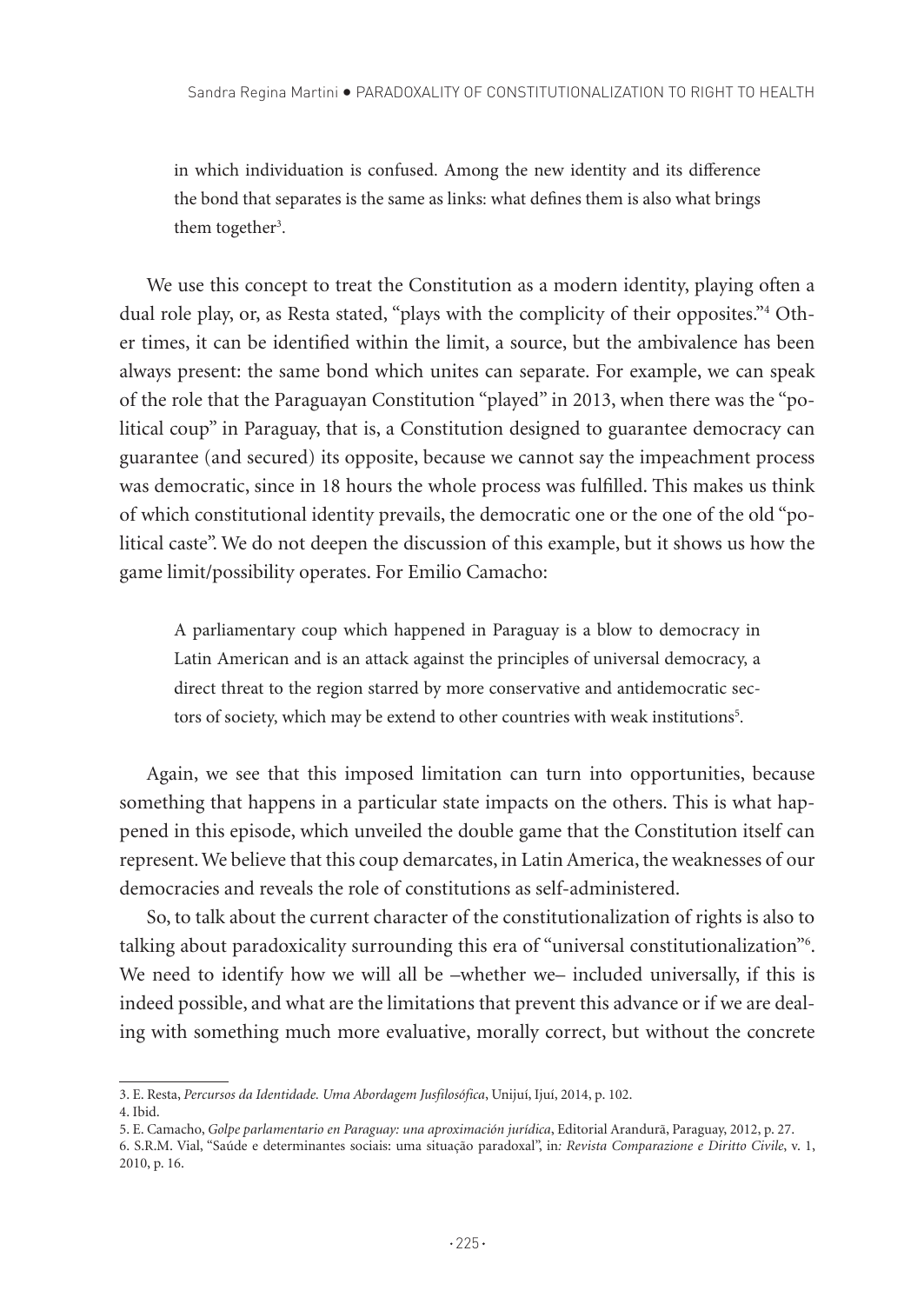possibility of realization. Constitutionalizing rights is not enough! An organizational program in which these rights leave the symbolic level to the actual plan is needed. We need to deal with rights and not values, in the case of social system.

The reflections on another model of law were always present during jusphilosophical debate. Kant, for example, tells us of a cosmopolitan law, where the rational idea of a "perpetual peaceful community" is not effective, more than that, he says that the possibility of living together in harmony cannot be seen as a philanthropic principle, but as a legal principle since "the nature closed all people together"7 .

Kant<sup>8</sup> points out the limits of living in the same soil, originally in communion, not the same situation in the legal perspective of ownership of the same land, but think of a relationship of each with all, without which, as pointed out by Kant, the foreigner may be seen as an enemy. Thus, the law could allow an association with all the people in accordance with universal laws (which, at present, are not lacking), and this law can be called cosmopolitan. The sea, wich could be another limit for this law, is also present and, at the same time, there are possibilities through modern mechanisms of navigation.

These current reflections of Kant are important from their own assumption of peace being the only state in which the "mine" and the "yours" are guaranteed by the law in which the "neighbors" may be joined by a constitution in which power is in the law and not in men. This Constitution should be implemented in a gradual way in accordance with firm and strong principles, in a continuous process of coming to life in eternal peace. The limits for this peace are placed, as well as its possibilities.

# **The contribution of Systemic Theory uneasiness for the analysis of Sociology of Constitutions**

In order to investigate how the Theory of Social Systems<sup>9</sup> can contribute to the analysis of this fact, it is necessary to return to the inquiries of Niklas Luhmann on the very Sociology and then see if we can actually speak of a sociology of the Constitutions or if we are talking about a sociological, and systemic analysis of Constitutions. In particular, we must consider the following questions, highlighted by Luhmann: "What is the case?" and "What is lies behind it?"10 These questions answered from the

<sup>7.</sup> I. Kant, *Doutrina do Direito*, 3 ed. Ícone, São Paulo, 2005, p. 38.

<sup>8.</sup> See I. Kant, *Doutrina do Direito*, 3 ed. Ícone, São Paulo, 2005, p. 38.

<sup>9.</sup> See N. Luhmann, R. De Giorgi, *Teoria della società*, 8 ed. Franco Angeli, Milano, 1996, p. 40.

<sup>10.</sup> See N. Luhmann, *Introducción a la teoría de sistemas,* Universidad Iberoamericana, México, 1996, p. 341.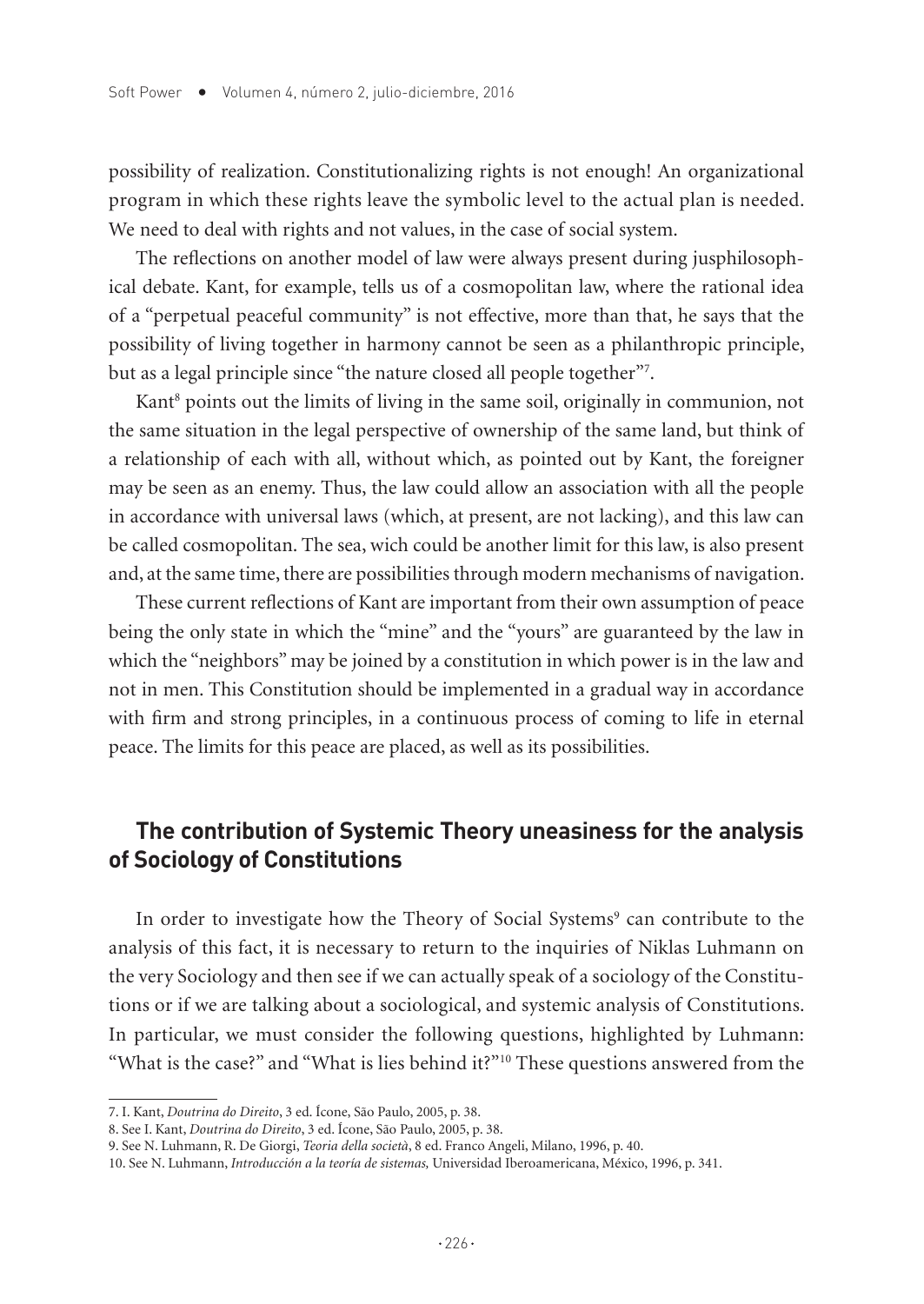perspective of the Theory of Social Systems, lead us not to answers but to more questions. Initially, it is important to think that the one that observes indicates, selects, and establishes differences<sup>11</sup>. In this complex process you cannot think of the separation subject-object; i.e., to handle the case and see what is behind it is to see what is behind the observer which observes and, more than that, "to observe means only: distinguish and indicate"<sup>12</sup>.

To the extent that this theory searches to uncover paradoxes and not simply "identify them as a social problem" or, perhaps even worse, "solve social problems", causes doubts and unrests. Here, we may ask: what it is the function of science? Which is the function of sociology? And on this, Luhmann highlights:

As science, Sociology can only stablish itself over a communication base, referring to its contribution only to internal description about this system and without taking any external position in this system because it would mean not being able to express it $13$ .

From this statement, we see that sociology is also being established. Thus, the idea of Sociology of the Constitution is born with the thought of Alberto Febbrajo and Giancarlo Corsi, who note that the constitutions have been used in modern society, in theory, to allow the study of the "relationship" between Law and Politics.

This is a very complex relationship, in that the politics, in today's society, presents itself as a world system, while the law remains local/national. In other words, the politics is targeted, but the society is worldwide, although we continue with the territorial limitations. We don't have, for example, a world constitution.

Theories or sciences, in general, produce different effects on scholars. Sociology, in particular, traditionally parts of, as stated by Luhmann, the mentioned two issues (discussed in his last class of the subject in Bielefeld). The first is: what is the case? Then the question is: what is lies behind it? These questions led to reflections on unity of difference, that is, on a paradox<sup>14</sup>. So, sociology describes the society as a system that describes itself. However, after completing the lesson, Luhmann notes: "We would have a society

<sup>11.</sup> N. Luhmann, *¿Cómo es posible el orden social?,* [Pedro Morandé Court (transl.)], Editorial Herder, México, 2009, p. 29. 12. See N. Luhmann, R. De Giorgi, *Teoria della società*, 8 ed., Franco Angeli, Milão, 1996, p. 23. "Osservare significa semplicemente (e cosí utilizzeremo in seguito sempre il concetto): distinguere e indicare".

<sup>13.</sup> See N. Luhmann, *Introducción a la teoría de sistemas,* Universidad Iberoamericana, México, 1996, p. 341. 14. Ibid., p. 361.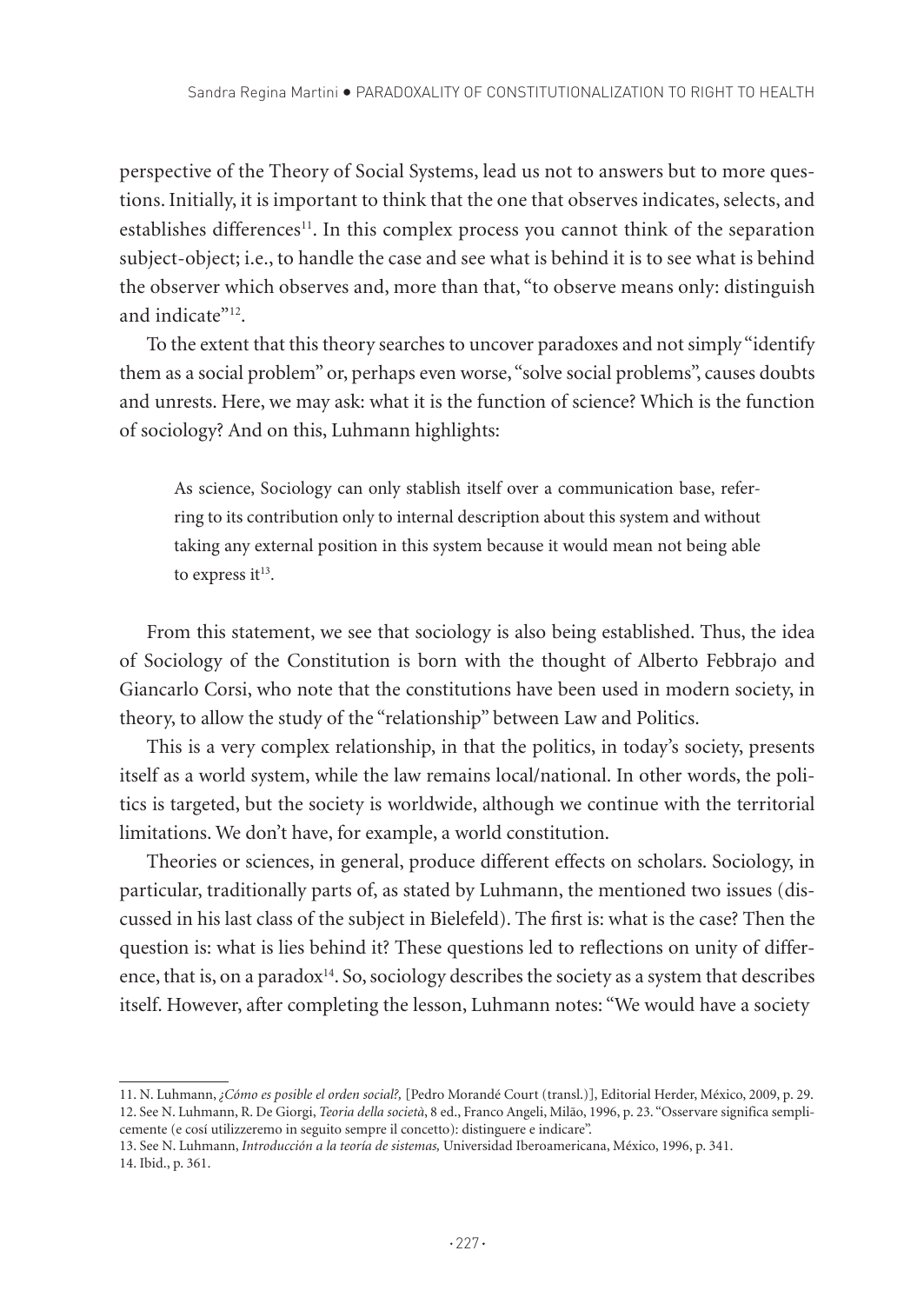that, with sociology support, would describe itself. And what is behind it? Absolutely nothing15.

The Niklas Luhmann's Theory of Social Systems "revolutionizes" the sociological tradition, and has an uneasy effect (as of today)<sup>16</sup>: this theory is presented with several advantages, because, in addition to causing uneasiness to any researcher, it also, and at the same time, presents itself as a challenge to the analysis of social complexity, since it does not accept the traditional theories in its entirety, but uses them to show the internal weaknesses of the theory itself<sup>17</sup>. In addition, all the construction of the theory base is transdisciplinary and constructivist: this, on the one hand, facilitates the process of understanding the current society; on the other, it does not "admit" linear analysis, that is, each analysis may be different from what was formulated<sup>18</sup>.

Continually, we repeat the Luhmann's questions, especially the question "What right has the right to say what is right?" And how this law reacts to autonomy. These questions have been subject of reflection for sociologists, lawyers, philosophers, among others: the answers always generate new questions. In the specific case of sociology, this question "disassembles and assembles" the traditional theories of sociology itself. Until the 60s sociology, with rare exceptions, did not in its "object" of study "say and decide the law." Especially in Latin America, our "object" of study and concern was in other fields. The problem of the "right to say what is right" entered the world of sociology in Brazil, only after this period through the various movements of criticism of the law, and the same was true in other Mercosur countries.

To observe the role that constitutions are having in modern society, it is considered important to use the tools of the Theory of Social Systems, which identify the possibility of a specific line of research. Reaffirming the Systemic Theory, Febbrajo and Corsi<sup>19</sup> show that the Constitution was invented to allow the "relationship" between Law and Politics in the context of modernity. The limitation of politics and law is given in the Constitution, and the symbolism of the Constitution is also questioned by Febbrajo and Corsi, creating often a disorder in the law, which is not negative or positive, but may have a solution or even reveal the "fragmentation" of the law in force, namely the Law (un)ordered can find organizational solutions. The Constitution follows as identity of a

<sup>15.</sup> Ibid., p. 369.

<sup>16.</sup> See N. Luhmann, *¿Cómo es posible el orden social?,* Editorial Herder, México, 2009, p. 18.

<sup>17.</sup> See C. F. Campilongo, *Interpretação do Direito e Movimentos Sociais*, Elsevier, Rio de Janeiro, 2012, p. 42.

<sup>18.</sup> O. Dallera, *La sociedad como Sistema de Comunicación: La teoría sociológica de Niklas Luhmann en 30 lecciones*, Biblos, Buenos Aires, 2012, p. 131.

<sup>19.</sup> A. Febbrajo; G. Corsi, *Sociology of Constitutions: AParadoxical Perspectives*. *Studies in the Sociology of Law*, Routledge, 2016.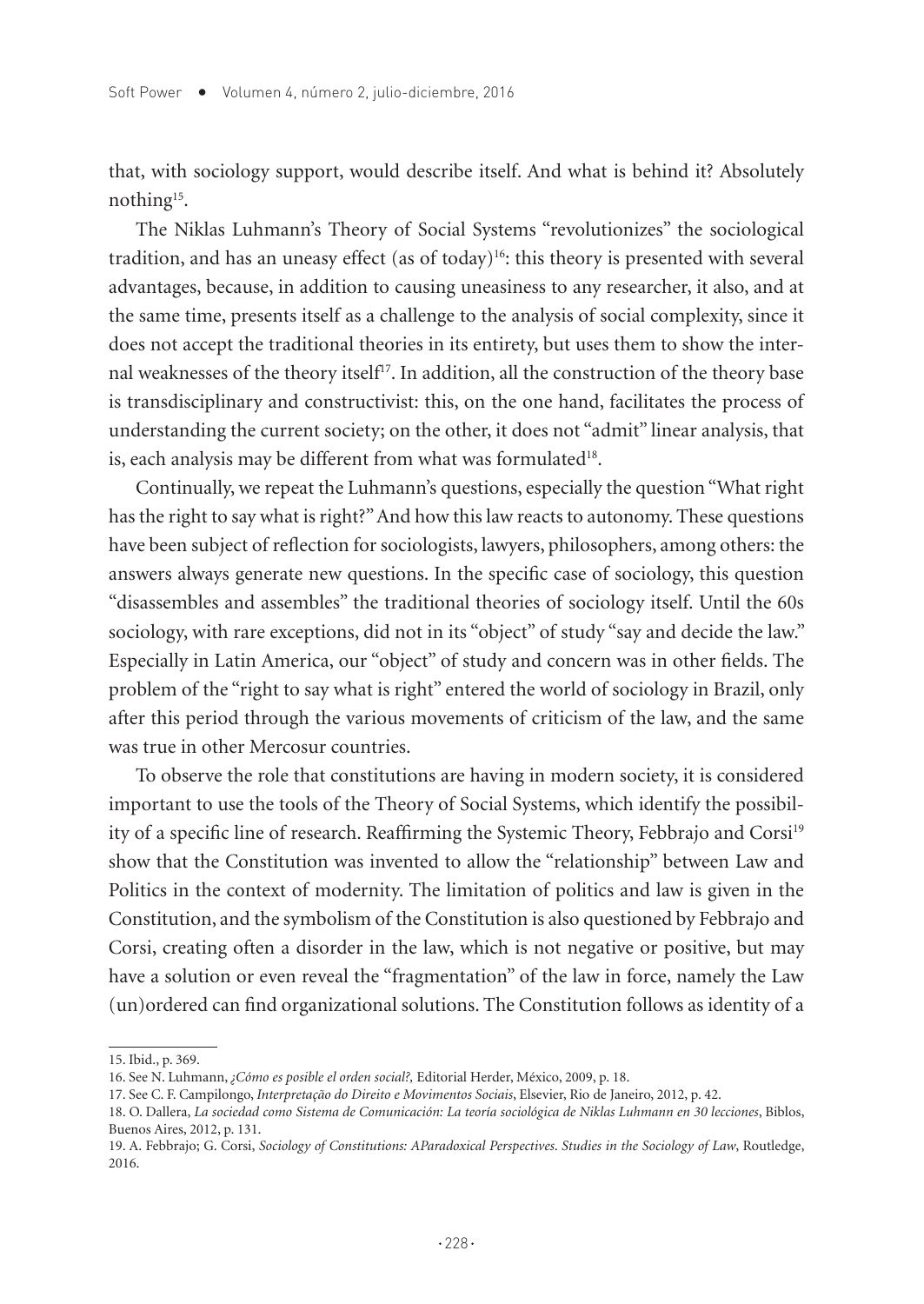State; changing its essence is very difficult and complex. So, we are continually changing legal rules, and limiting these changes is the Constitution itself. Febbrajo adds: warning about the importance also of the economic system, that is, in addition to considering the Constitution as a structural coupling between law and politics, also adds the economic system.

Understanding that the Constitution is an evolutionary acquisition<sup>20</sup> that serves as a starting point for reflection of the Constitution beyond the numbers, Luhmann conceives the constitution as "a reaction to the differentiation between politics and law, and said further emphasis to the total separation of the two system functions and the consequent need for reconnection between them"21. For Luhmann, law and politics are "free" to ignore the scientific opinions concerning them, and it is this freedom of Sociology and of the Constitutions it may develop.

Sociology, in a general and traditional way, has not reflected on the subject. Though it should not take care of the improbabilities of social structures, little is dedicated to the specific theme. However, today it has attracted the attention of sociologists, especially the "divine" character that the Constitutions represent.

At the same time, the constitutions play an important role. In Europe, although people do not "speak" of the Constitution, everyone knows of its existence, and it is known that it serves as a limit (as stated by Febbrajo<sup>22</sup>); in Latin America, the situation is more complex: the Constitution remains "constituted of values", that is, the result of processes lived here, where, unlike the European countries, the constitutions were and are a pass mark of authoritarian regimes for democratic regimes (even though we may question the level of democracy, or how democratic is democracy, which is possible only because, in a way, there is a level, however minimal, of democracy). Therefore, the Latin American continent is in urgent of a deep sociological reflection on this issue, since, traditionally, when studying the subject, the focus has been on the function, legitimacy, the constitution foundation or, translated into practical terms, in many cases, followed by treating the "sacredness" of the Constitution. However, we believe that a Sociology of Constitutions could deepen, especially the place of organizations and social framework for the enforcement of the Constitution. In Brazil, there are many studies on the subject of the Constitution, largely carried out in the framework of the law; however, it seems urgent to review the issue with the focus of sociology.

<sup>20.</sup> G. Schwartz; J. Pribàn; L. S. Rocha, *Sociologia sistêmico autopoiética das constituições,* Livraria do Advogado, Porto Alegre, 2015.

<sup>21.</sup> N. Luhmann, *Sociologia del rischio*, Editore Bruno Mondadori, Milano, 1996, p. 4.

<sup>22.</sup> See A. Febbrajo; G. Corsi, *Sociology of Constitution.*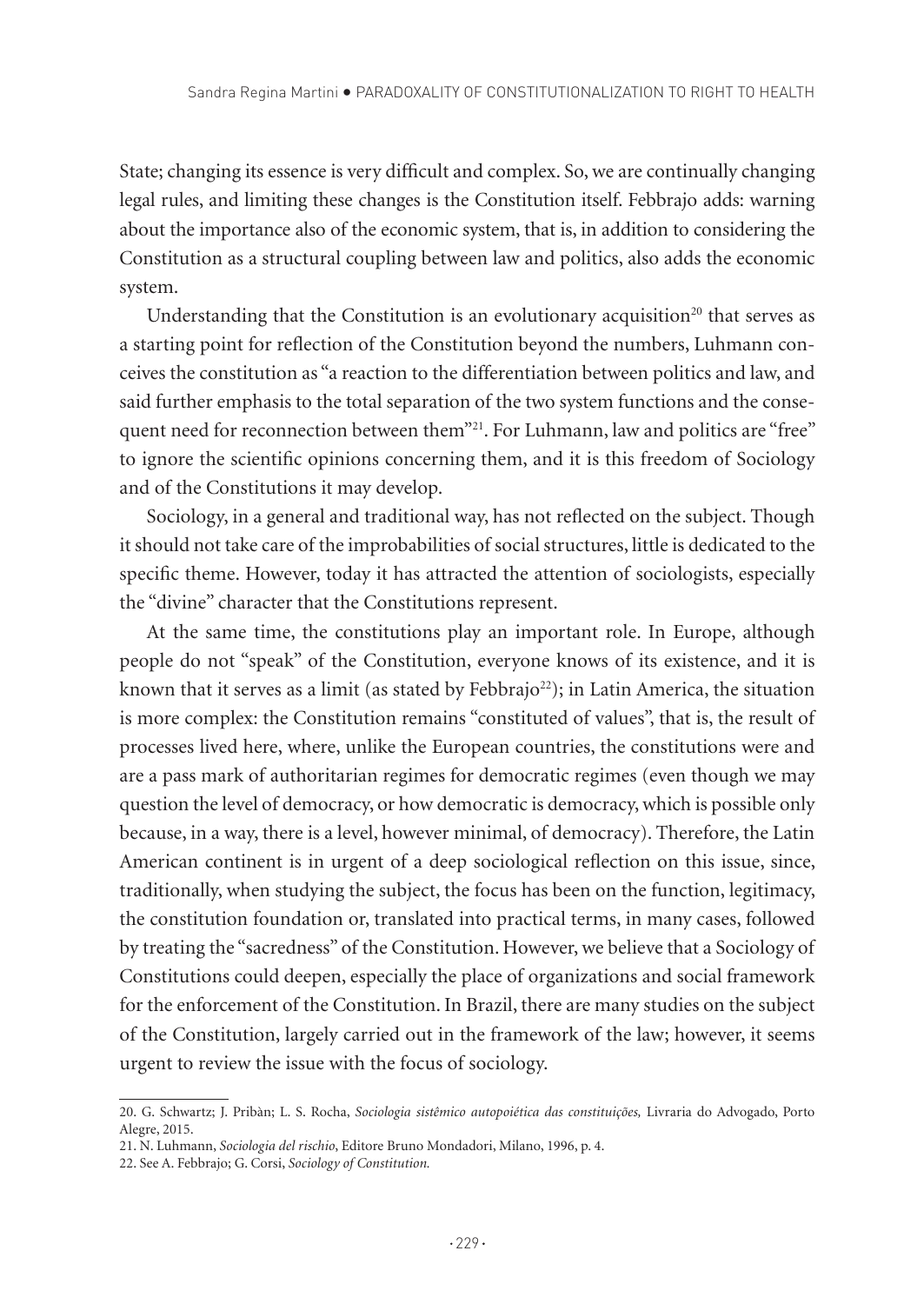As stated by Corsi, it is appropriate to see the specificity of sociology in the fact that, unlike the theories of law or political science, has the task of giving operational guidance to the courts or to political action. Ultimately, the theory of law is still only part of the legal system and there make sense, as well as political science is only ever part of the political system. It is therefore a problem of differentiation of the society, which involves distinct functions for the different subsystems and therefore also problems, different theoretical concepts and constructions. In terms of research, we can thus emphasize the interdisciplinary or "transdisciplinary", which presupposes the diversity of perspectives and the study of the constitution is a pretty clear case of research involving different perspectives<sup>23</sup>.

A sociology of the Constitution should neither be ideological, nor operate in the same manner as would Law and Political Science. A Sociology of the Constitution should be aware that the Constitution is a self-legitimating instrument, it speaks of itself and the possibility of its own demise. In this new area of knowledge, the Constitution should be "unveiled" of its values, ideals and sacredness. Therefore, a fundamental question is presented: how to do this? How do we not repeat the initial questions posed by sociology and get to the answer given by Luhmann when he says that there is nothing behind it.

As noted by Luhmann, the Constitution should provide boundaries to law and policy and, therefore, both law and policy may give grounds for the lack of fundamentals. In other words, the Constitution has a highly paradoxical nature: as it limits law and policy, it also provides for the power to halt itself. This is the paradox and, as we understand, a paradox is created when the conditions of its possibility are also the conditions of impossibility.

# **Health: from value to constitutional embodiment**

When health becomes constitutionalized, does it reinforce the idea of value? Or can you think of a it in terms of right, of an entitlement? Is it possible to transition from value to a right? What is the limit of this right? What links with the future can this right-value or value-right mean? Is it possible to realize a value?

<sup>23.</sup> G. Corsi, "On Paradoxes in Constitutions" in A. Febbrajo, G. Corsi, Sociology of Constitution, pp. 11-29.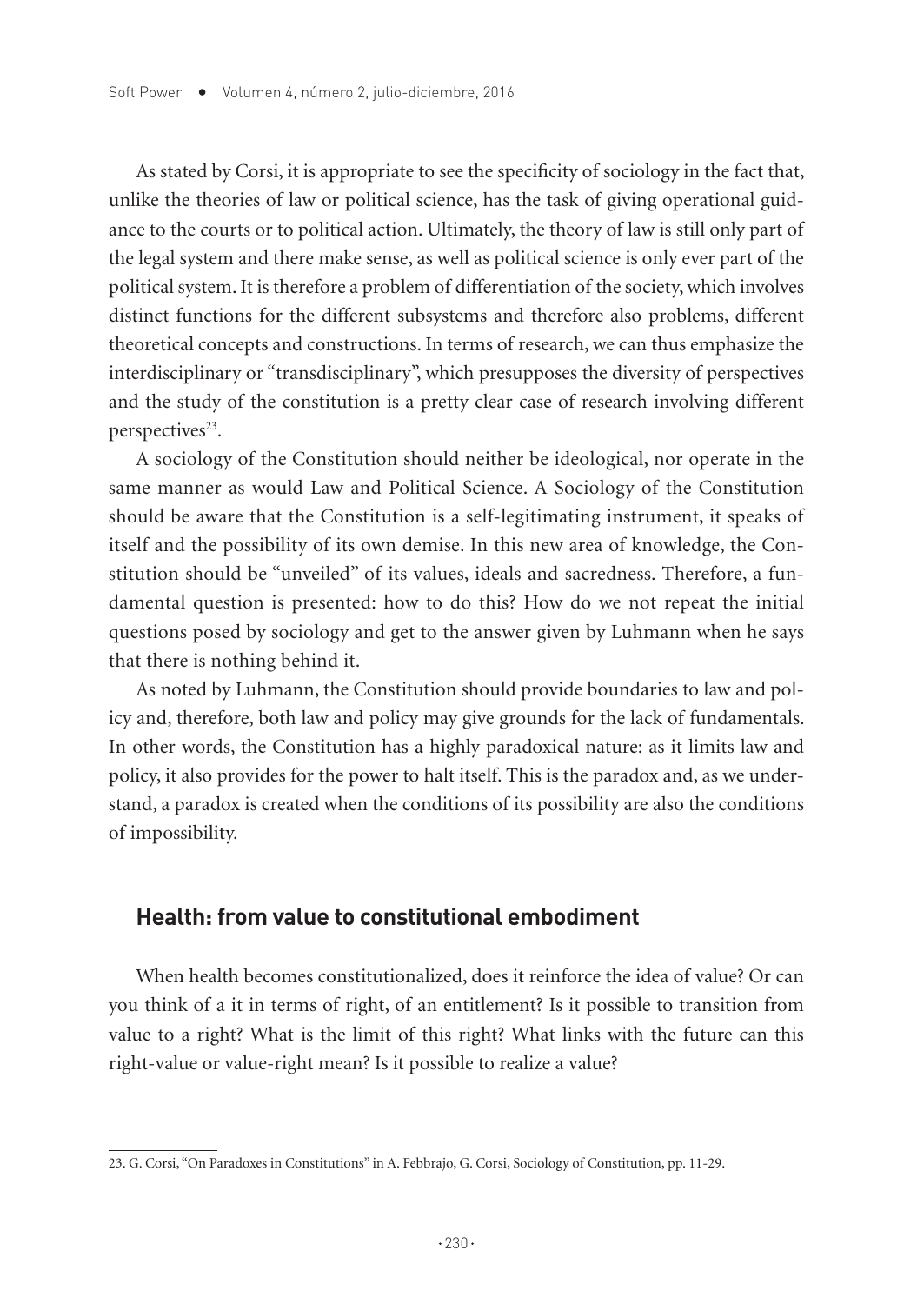Health has been discussed and defined according to several parameters, in the most varied historical periods. Although the modern definition encompasses the integrality of life in society, we see that this concept is still presented as a value, although one of the most stated and visible value in the symbolic landscape of modern society. It is not strange to be so, as any other value assumes that individuals are able to enjoy the physical and mental well-being; without health, other values become unenforceable. The illness, especially if severe, attacks the possibility of freedom or equality of an individual and can even put in discussion the very dignity (or the very conditions of dignity in life).

With the evolution of modern society, we observed that some values may become law or, perhaps, this is the latent expectation in Latin America. And, at this point, new complexities arise: if health is a fundamental value and, as such, should be guaranteed to all to the point that it appears in most modern constitutions, we must have programs and structures that allow for the transposition of a value into a right. Namely, once recognized that health is an inalienable right, conditions must be established for guaranteeing this right. The problem is how and where to set the criteria for the health and right systems to operate, or rather, how this right can be decided on the health system structure. In this situation, we must also consider the Political system, which, from their point of view, sees the affirmation, also constitutional, of fundamental rights as an "undisputed" point, without worrying about the consequences of these rights. Health for all, as well as work for all, and equal opportunities are classic social struggles. The problem (and the solution) is exactly this "all" because "all" (as in everyone) is distinguished from "none" (i.e. not one), since we are facing the risk that no one or only a few can truly enjoy these rights. Nevertheless, politics, if it is democratic, cannot be decided without thinking of all, at any cost.

Speaking of health as a right, or even, a value for a right also means thinking seriously about the issue of social exclusion. In contemporary society, one should be aware that, particularly in politics, where there is a lot of inclusion, this often happens through topic exclusion (generalization leads to marginalization?). Thus, health remains "conceived, organized and planned" as a value. Today, we talk about the diseases of civilization, epidemics that spread unchecked, new diseases (e.g. violence is now considered a health problem), environmental disasters, among others. We can observe that the guarantee of quality in health (or social health systems) undergoes a widespread process of inclusion.

The role of a "sociology of the Constitutions" could be, in case of health, to present the sociocultural conditions that allow this universal inclusion (if they allow) and the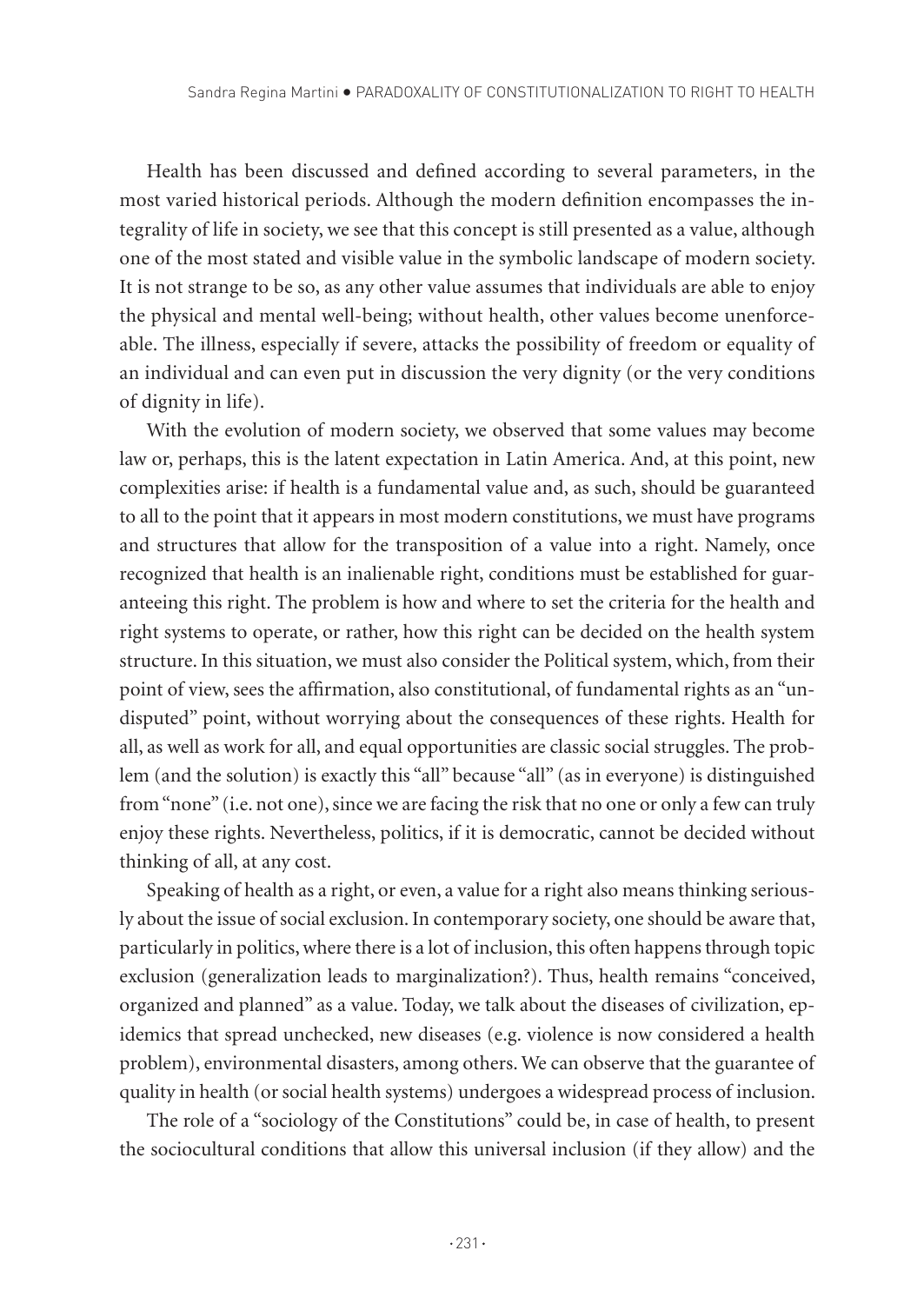obstacles to the passage of health as a value for health as a right. One should ask, in other words, how you can enable and support the cure of diseases by placing as a reference point the value of health. Just if you take seriously this value, the social reality is likely to be questioned from the point of view of the disease, and this may have an impact not only on medicine (for which this is quite normal and obvious), but also on other subsystems of society $24$ .

To understand what the paradoxicality of the value or the right to health entails, it is necessary to analyze what are the implications of the prevention and cure of a disease. Here we enter into another field: the social and ethical dimensions of the disease. Without going into detail on these dimensions, it is relevant to name them because they reflect the complexity of what the topic generates. More than that, parting from the perspective of the Sociology of Constitutions, we can reflect on whether, by assuming the social and ethical dimensions of a disease, we are not, in fact, distancing ourselves from the realization of minimum health conditions. How will social systems operate with such a complex value as health?

Hence, we see that the perspectives of various social systems are different: just think of the religion(s) system(s) perspective(s), for example. If we think about the educational system, as well, and its relationship with health, one might ask "how can information transform value into right"?

## **Final considerations**

*El concepto de inclusión significa la incorporación de la población global a las prestaciones de los distintos sistemas funcionales de la sociedad25.* 

The constitutionalization of the right to health generates an inclusion and, at the same time, an exclusion, that is, we have a right that is not effective; hence, access to the right to have rights is denied to much of the global population. This can be seen through the global health emergencies, in which much of the population (particularly the most excluded) shall be considered for their impact on global contamination risks.

<sup>24.</sup> Ibid.

<sup>25.</sup> N. Luhmann, *Teoría Política en el Estado de Bienestar*, Alianza Universidad, Madrid, 2007, p. 48.